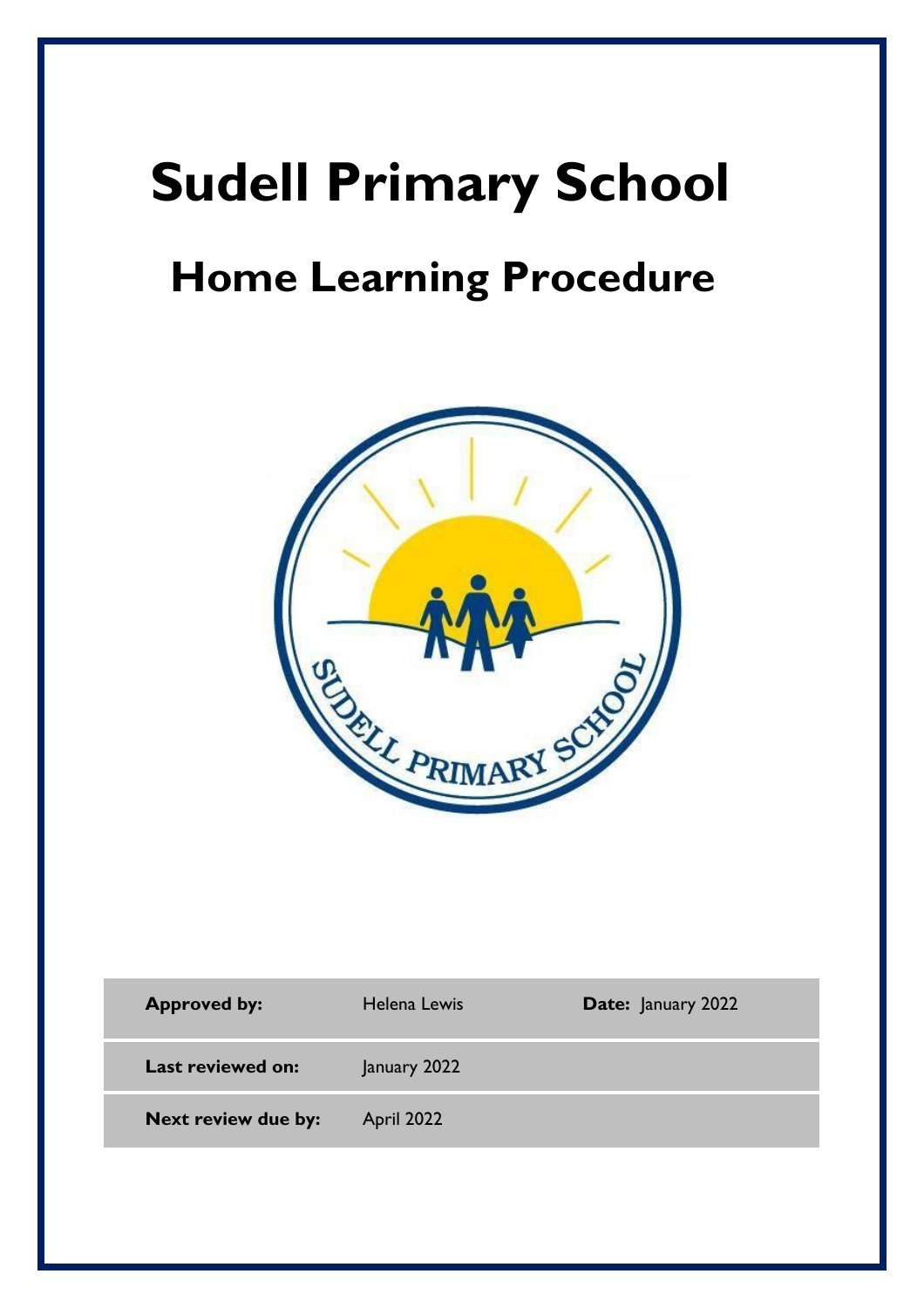#### **Contents:**

- [1. Aims](#page-1-0) (pg. 3)
- 2. Roles and responsibilities/different possibilities for children/staff isoalating (pg. 3)
- [3. Who to contact](#page-9-0)  $(pg. 10)$
- [4. Data protection](#page-10-0) (pg. 10)
- [5. Safeguarding](#page-11-0) (pg. 12)
- [6. Monitoring arrangements](#page-11-1) (pg. 12)
- [7. Links with other policies](#page-11-2) (pg. 12)
- 8. Devices (pg. 12)

2

- 9. Paper Copies (pg. 12)
- 10. Additional Learning Experiences (pg. 13)
- <span id="page-1-0"></span>10 Frequently Asked Questions (pg. 14)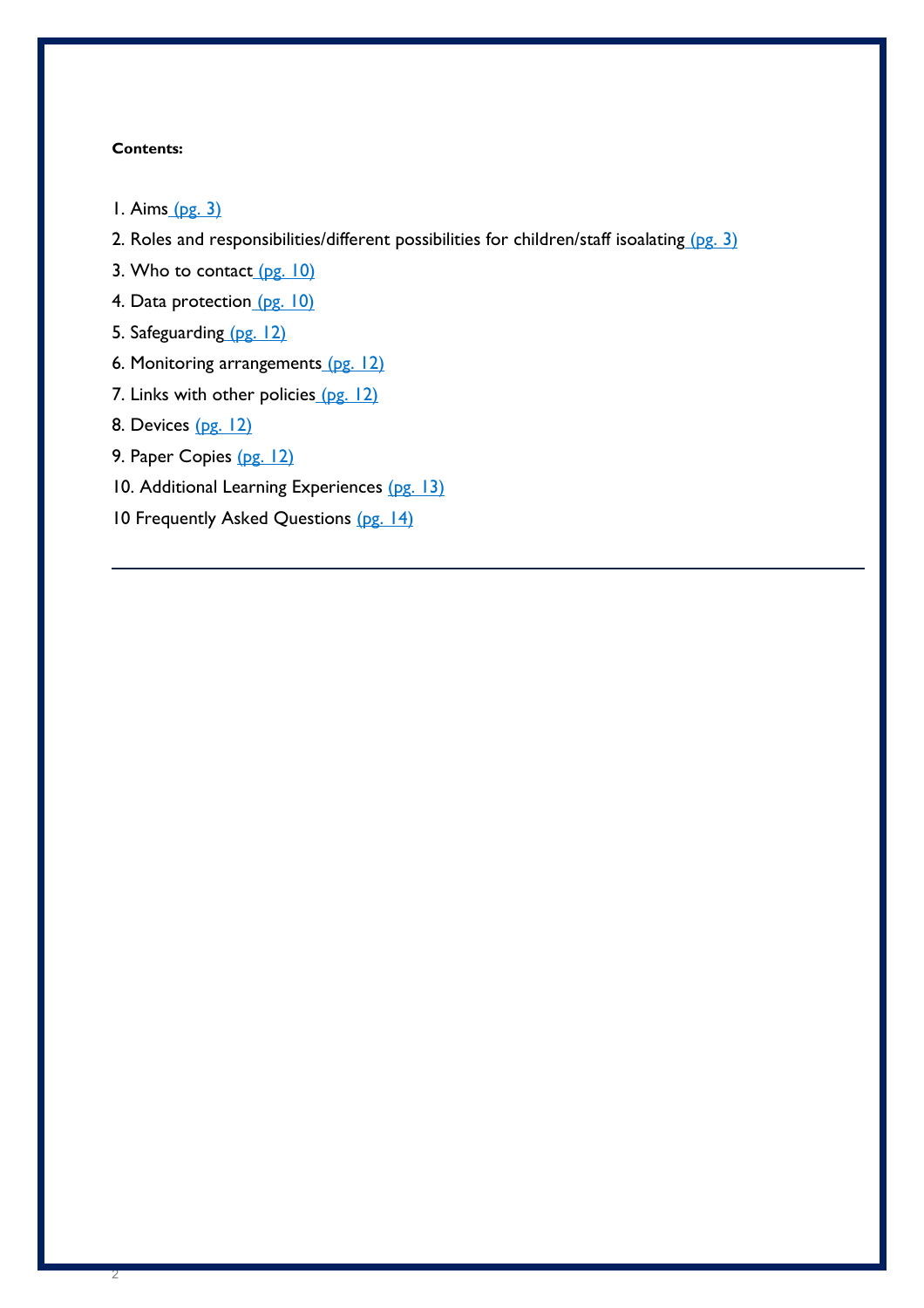## **1) Aims**

This remote learning policy aims to:

- Ensure consistency in the approach to remote learning for pupils who aren't in school
- Set out expectations for all members of the school community with regards to remote learning
- Provide appropriate guidelines for data protection

## **2) Roles and responsibilities**

## **Teachers**

- When providing remote learning, teachers must be available between the hours of 8:30am – 3.30pm
- If teachers are unable to work for any reason during this time, for example due to sickness or caring for a dependent, they should report this using the normal absence procedure-please see the staff absence policy.

## **Teachers will provide remote learning in the following circumstances:**

- When an individual child is isolating
- When a class closes
- When the whole school is subject to closure because of national Covid 19 restrictions

## **Children who are isolating**

#### *Child Isolating Protocols to be follow.*

The child who is isolating will have the opportunity to remotely join the lesson that their class is having in school using Microsoft Teams. The class teacher will schedule these meetings and the school office will be responsible for sharing the log on details and times with the parents and carers of the isolating child. In extremely rare circumstances where it may not be possible for the school to offer live lesson for the child to dial in remotely, such as an in school assessment week, additional online learning will be shared via The National Oak Academy website.

Where needed, paper learning packs will be provided for children who are self-isolating and awaiting a test result. Learning packs will be available for the household when school receives confirmation of the isolation period. Delivery and/or collection will be discussed with the family.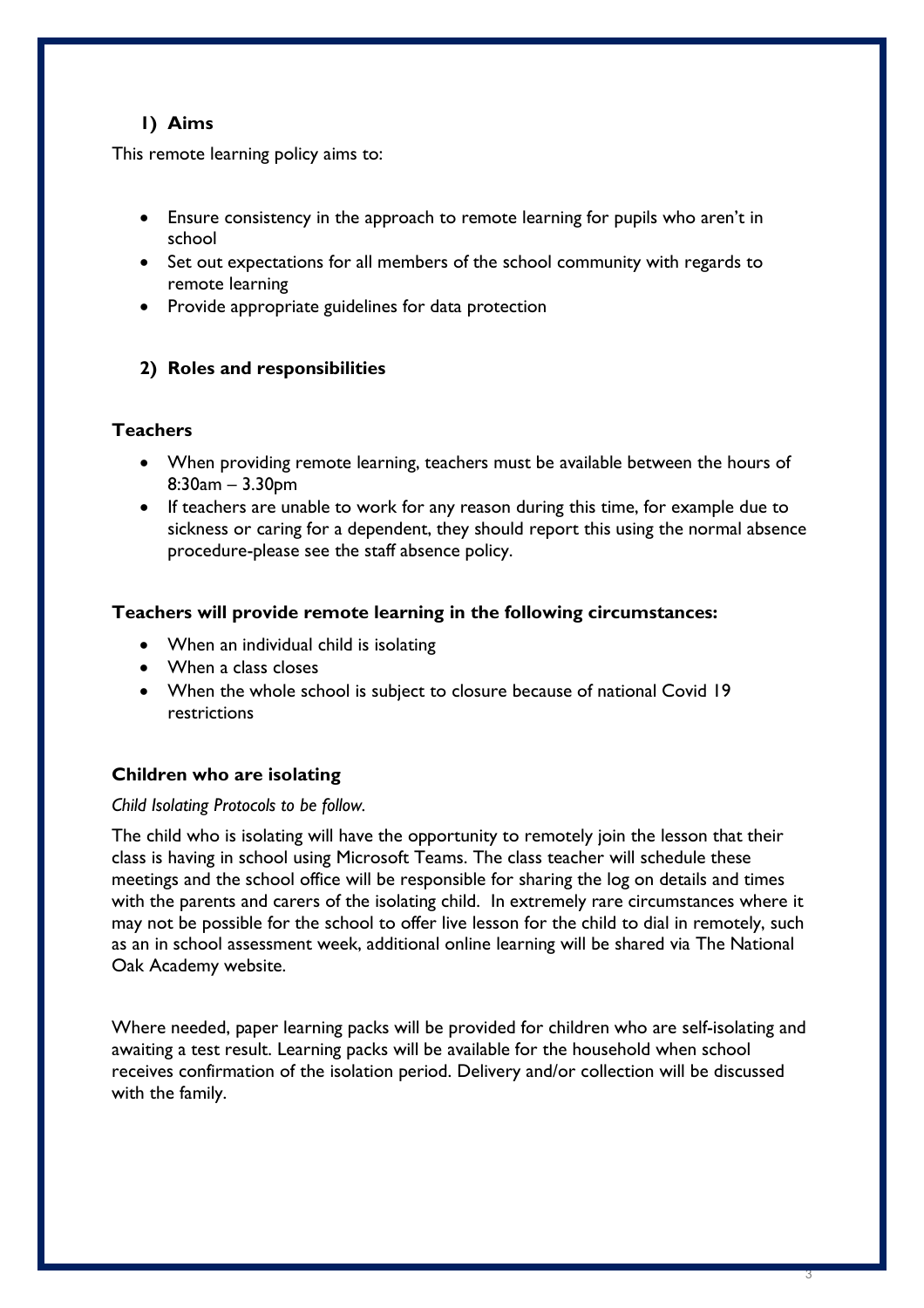### **Teaching Staff Who Are Isolating**

*Teaching Staff Isolating Protocols to be follow.*

Where a member of teaching staff is self isolating, but well enough to work from home, the normal class timetable will be followed. The class teacher will teach remotely through Microsoft Teams. The class teacher will set up the Teams session for each lesson of the day, according to the timetable and David May (Vice Principal) and other members of the SLT (if needed) will support with the logging on in school. The class teacher will be present for at least the first half an hour of the lesson and will provide work for the children to do in school. For the remaining time, that the class teacher is not 'live teaching', the time will be spent preparing work and guidance notes for the next day for the member of staff covering these lessons.

All work and an outline of the day, must be emailed through to the covering member of staff and SLT by 4:30 pm the day before the period of cover. Detail should be added to the school's electronic diary.

#### **When a class closes**

If there is a Covid 19 outbreak (as advised by BwD Public Health staff), which then results in a whole class isolation period, teachers will move to an online learning approach through Microsoft Teams and Class Dojo.

- Children will log on to Class Dojo each day. Log on codes will be text to the family of the isolating children. This code lasts for 48 hours. Codes will be sent at 8:30 am every other day of the isolation period by the office staff
- Activities must ensure continuity for children whilst they are away from school Teachers may wish to use nationally recognised platforms such as Oak Academy or BBC Bitesize. However, all learning must tie in with current planning at that stage in the academic year
- All remote learning will be broad, balanced reflecting our high expectations for our pupils at all times
- The amount of work set will provide learning between the hours of 9:00 am and 3:00 pm. This is in line with the DfE requirement for online learning
- Differentiation of activities and questions will be considered but it may be by outcome using Class Dojo and our online learning platforms such as Century.
- Staff will follow the remote Marking and Feedback Policy

#### **School Closure**

4

If the school is closed due to national Covid restrictions all children will move to remote learning

• Children will log onto their Class Dojo learning platform to access their timetable for the day and any work set by their class teacher. This will be live on the Class Dojo platform by 8:30 am on each day of the closure period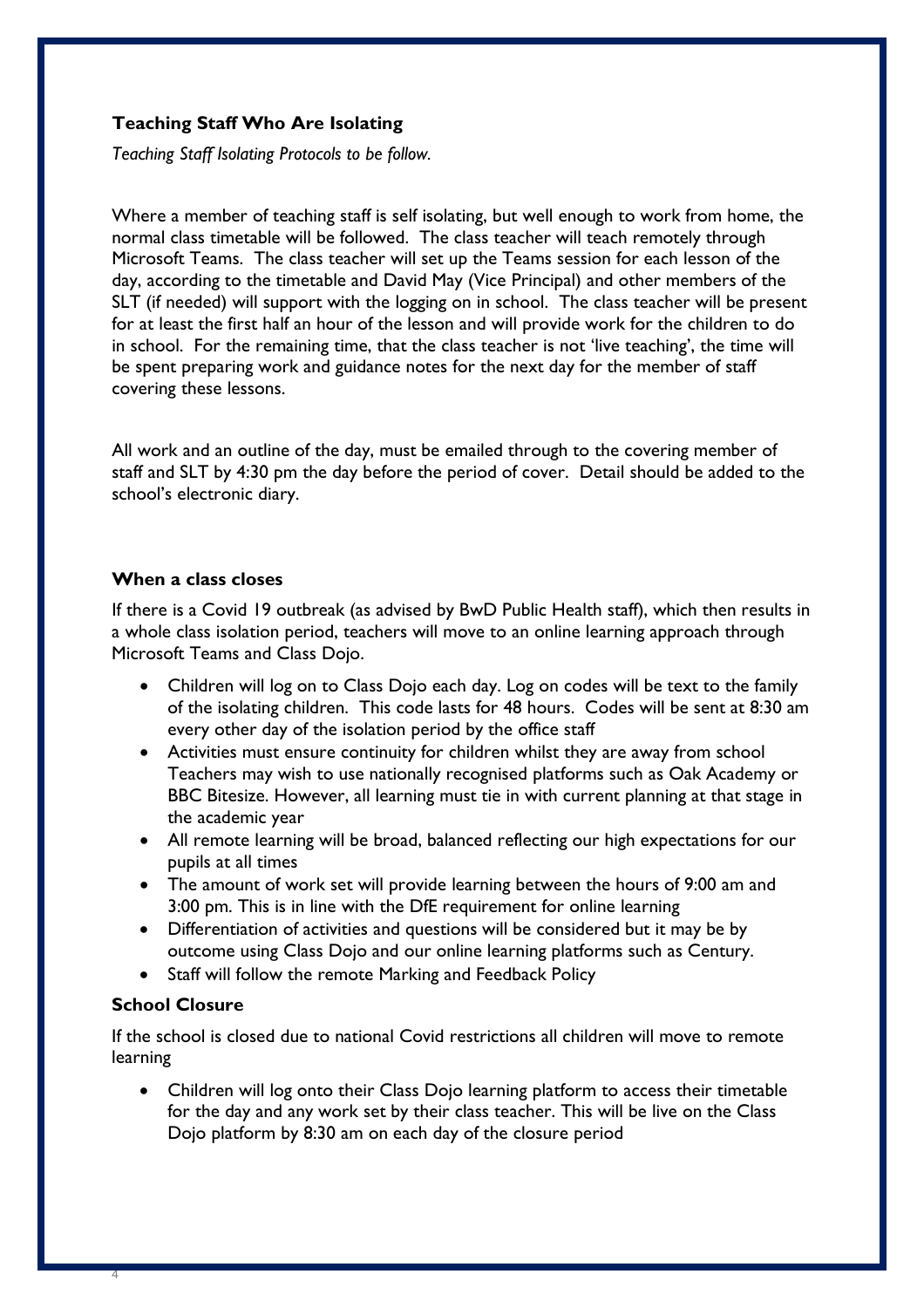- Where possible, teachers will provide an online version of the curriculum that would have been taught in class. This will be broad and balanced with consideration to the learning needs of the different ability groups
- The amount of work set will provide learning between the hours of 9:00 am and 3:00 pm. This is in line with the DfE requirement for online learning
- Teachers will be on hand throughout the day to offer support via phone calls and Microsoft Teams where needed and deemed appropriate by the Principal
- The timetable of work set by the teacher will be a suggested timetable to allow families to support with their child's learning in a flexible and family friendly way.
- A member of school staff, e.g., the class teacher, teaching assistant, Home School Liaison Officer, office staff will also make regular phone calls home to discuss the work with each child and support with any issues. Supplementary phone calls will be made when deemed appropriate by the Principal or Vice Principal
- Any support given to families will be recorded using CPOMS using the correct categories, e.g. Lockdown Three, Remote Learning
- Class Dojo, TT Rock Stars and Century show engagement and progress of pupils and is monitored regularly by the teacher
- If technical support is needed with hardware loaned from the school IT Services will be available by phone to support. If needed, IT will be able to dial in remotely to offer support
- Children of critical workers and vulnerable children will complete the work set by their class teacher each day. This will be carried out in school. All key worker and vulnerable pupils have been offered a school place on a full-time basis. If they do not attend school, the work must be carried out remotely
- All children in school will access the live lessons for their class
- Staff will follow the remote Marking and Feedback Policy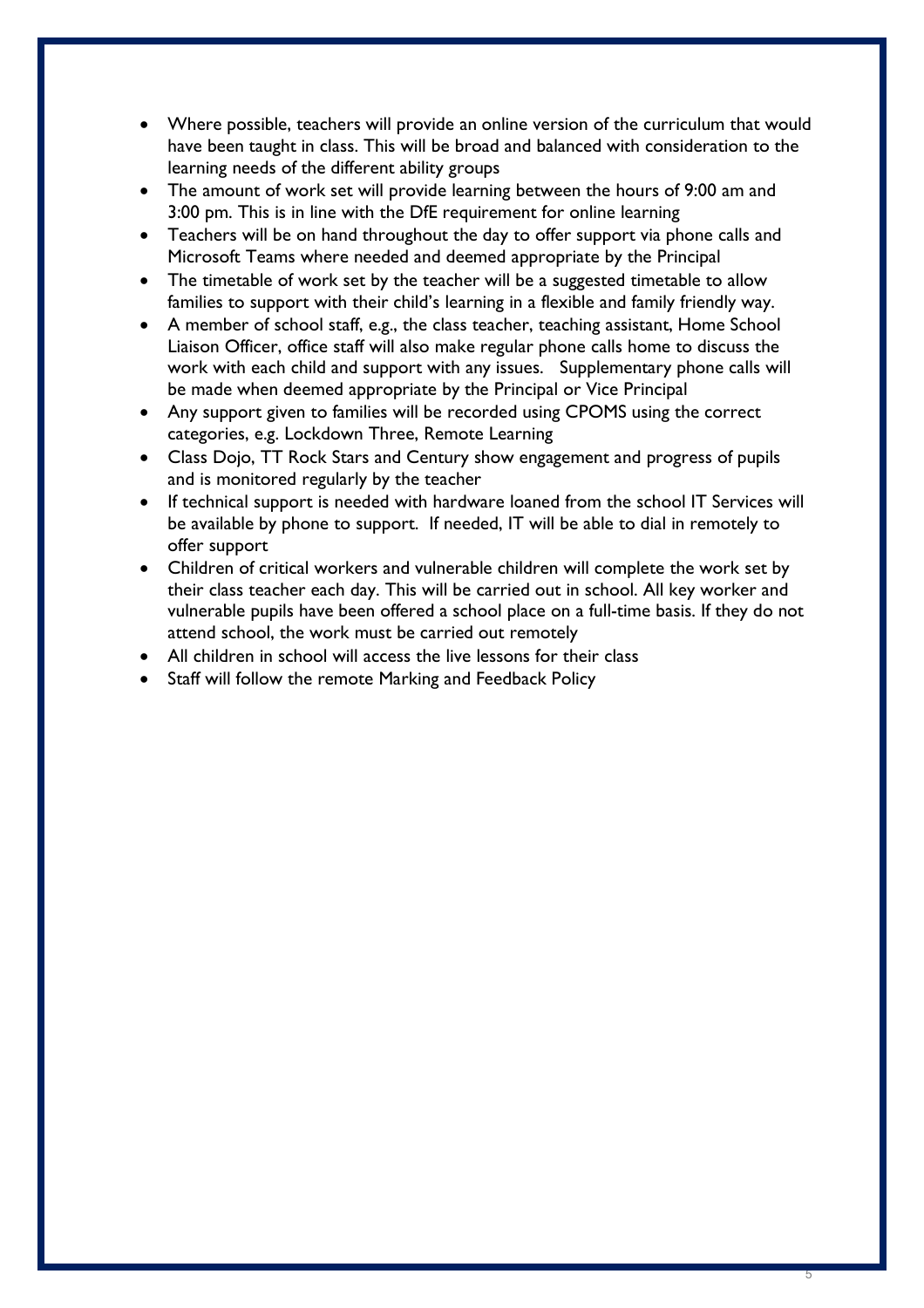## **Remote Learning Spreadsheet-Log of Attendance in Live Sessions**

- Whenever a child is unable to attend school, teachers and/or teaching assistants must complete the Remote Learning Spreadsheet Attendance in Live Sessions document by 4.00pm each day
- If a child has not engaged in live sessions, contact will be made with parents/carers by a member of Sudell staff. This will be recorded with any relevant notes on the Remote Learning Spreadsheet Attendance in Live Sessions document.
- The Remote Learning Spreadsheet Attendance in Live Sessions document will be logged by the class teacher/support teacher running the live session. The school office team, supported by the Home School Liaison Officer will use this information to make daily phone calls home, where appropriate, to offer support to families in engaging with online learning through Microsoft Teams
- Review of the Remote Learning Spreadsheet Attendance document will be a standing agenda item at the school's weekly SLT meeting for the duration of the school closure period
- Review of the Remote Learning Spreadsheet Attendance document will be a standing agenda item at the school's weekly Personal Development Behaviour and Attitudes (PDBA) meeting for the duration of the school closure period
- If a child continues to partially complete their remote learning, contact will be made with parents/carers by Sudell staff. This will be recorded with any relevant notes on the Remote Learning Spreadsheet Attendance document. A home visit will be also organised to see and speak to the family in person
- The Remote Learning Spreadsheet Attendance document is an essential tool that will provide a daily overview of engagement levels of children that can be scrutinised and actioned to ensure high levels of participation
- The Remote Learning Spreadsheet Attendance document will be used to inform the data collection sheet required by the Local Authority, DFE (DFE Returns) and Aldridge Education Multi Academy Trust.

## **Providing feedback on work**

- Staff will monitor and view all work that is completed through Class Dojo
- All teachers will have designated time through each day of the school closure period to look through and offer feedback on work submitted by children. The main platform for doing this will be Class Dojo
- Online Platforms such as Century and Times Tables Rock Stars will automatically mark work and offer feedback. Teachers are actively encouraged to use these platforms to ensure feedback is instant and workload supported
- Teachers may wish to collectively mark work and offer class feedback which may detail common misconceptions and areas of strength
- Where children are engaging with live lessons through Microsoft Teams, but are not regularly submitting and responding to work set by their class teacher Sudell staff will be responsible for supporting child and families with fully engaging with the submittal of work
- When the period of home learning is over, no further marking will be required online
- For class and Whole School Closure, the remote Marking and Feedback Policy should be followed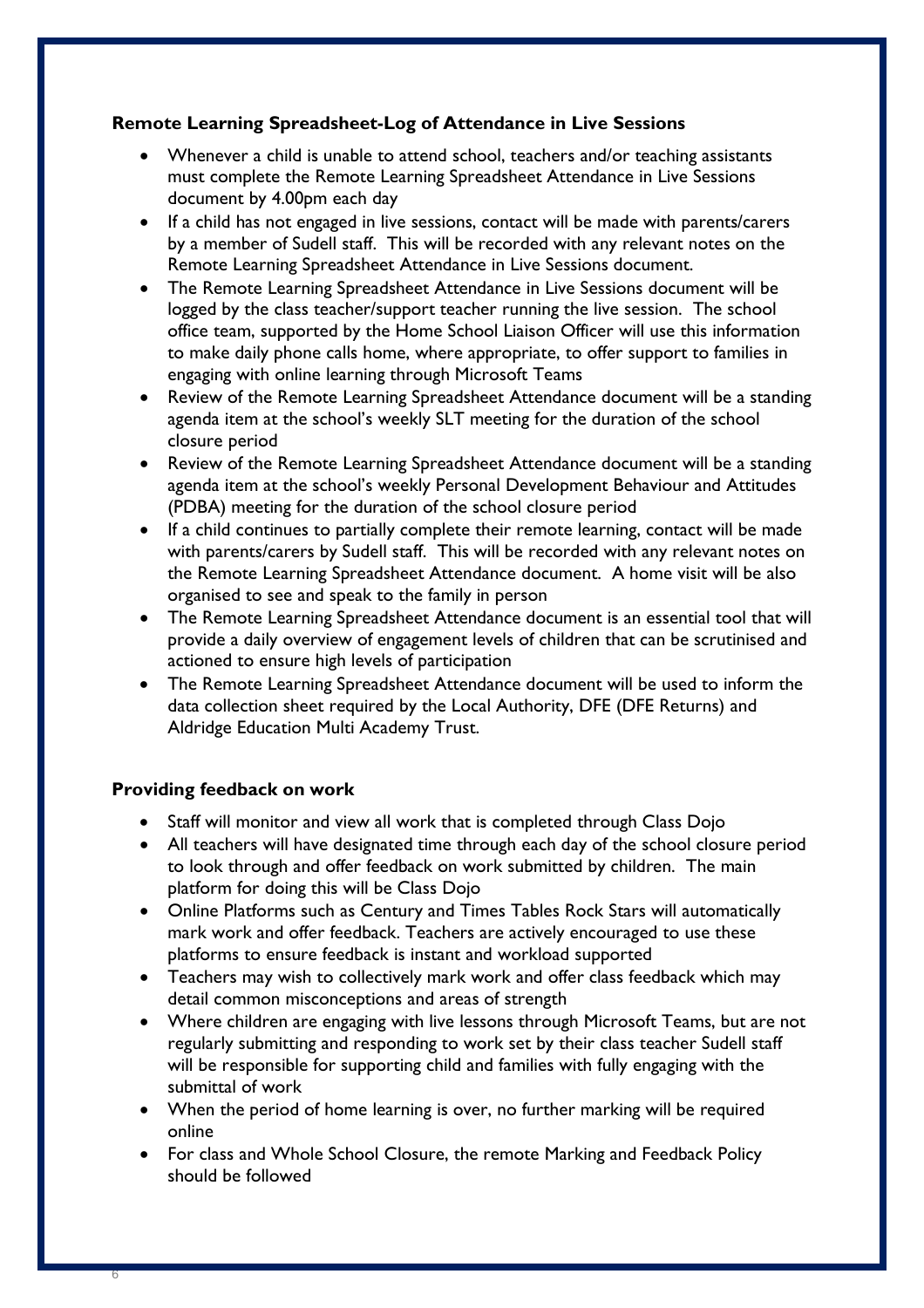## **Recording/Logging Work submitted on Class Dojo**

- Teachers will monitor the work that is submitted each day on Class Dojo for Maths and English (in line with the live daily lessons the school is delivering). This will be a colour coded R/G document-Dojo Work Review Spreadsheet.
- Teachers will work with daily to review this document daily and call or text parents and carers each day where needed
- The purpose of these calls and texts will be primarily to let families know if work has not been submitted on Class Dojo and to offer support where needed

## **Communication**

- Throughout the school closure period, the school office remains the primary point of contact for parents and carers wishing to discuss any asking of remote learning.
- Teachers will post all timetables and work to Class Dojo by 8:30 am on the morning of the period of isolation or school closure. This will be monitored by SLT.
- Communication through any form of online media must be strictly academically based. If parents wish to discuss anything else, they must contact the school office following the usual procedure
- If a safeguarding concern is raised through our communications with families, this must be updated on CPOMS immediately as per usual procedures
- Parents/Carers have signed an IT Home/School Agreement when they collected a school device. If teachers find that this agreement has been breached, it must be reported to the Vice Principal for follow up

## **Attending virtual meetings with staff, parents and pupils**

- Teachers must follow the school's dress code when representing the school
- Virtual meetings may take place on the school premises or at the teacher's home. A quiet room with a neutral background should be chosen
- Any calls made out of school have to be agreed by the Principal prior to the call being made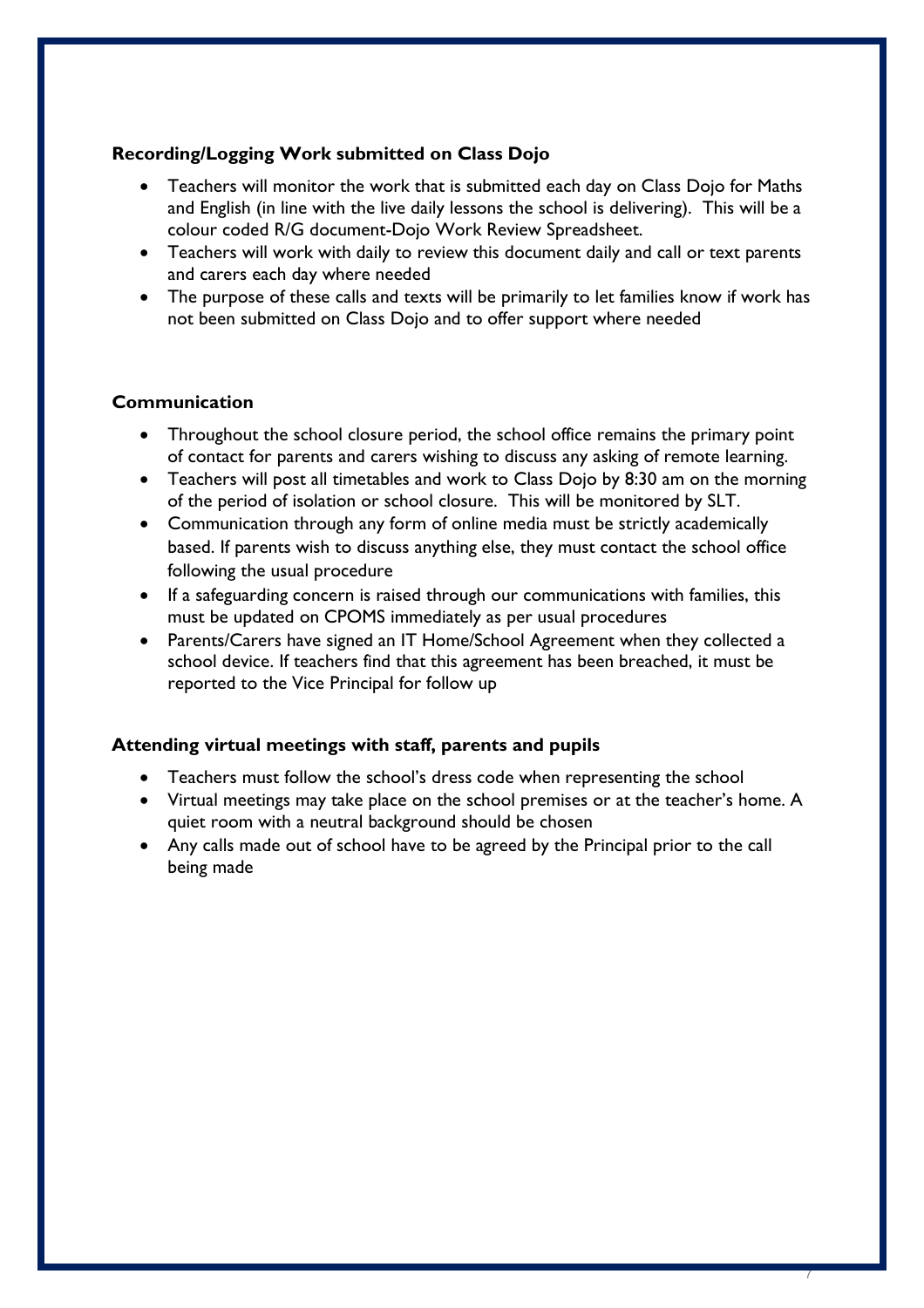## **Teaching Assistants**

- When assisting with remote learning, teaching assistants must be available during their contracted hours
- If a teaching assistant is unable to work for any reason during this time, for example due to sickness or caring for a dependent, they should report this using the normal absence procedure (see staff absence policy)
- If a teaching assistant is in isolation, work can be agreed with the Principal to be carried out at home

## **Attending virtual meetings with teachers, parents and pupils**

• Teaching Assistants must follow the school's dress code when representing the school

## **Subject Leaders**

## **Alongside their teaching responsibilities, subject leads are responsible for:**

- Considering whether any aspects of the subject curriculum need to change to accommodate remote learning
- Working with teachers teaching their subject remotely to make sure all work set is appropriate and consistent
- Working with other subject leads and senior leaders to make sure work set remotely across all subjects is appropriate and consistent, and deadlines are being set an appropriate distance away from each other
- Alerting teachers to resources they can use to teach their subject remotely
- Adapting the remaining curriculum planning in light of any changes made

## **Senior Leadership Team**

## **Alongside any teaching responsibilities, senior leaders are responsible for:**

- Co-ordinating the remote learning approach across the school
- Monitoring the effectiveness of remote learning regular meetings with teachers and subject leaders, reviewing work set
- Feedback from pupils and parents as appropriate
- Monitoring the security of remote learning systems, including data protection and safeguarding considerations

## **Designated Safeguarding Lead**

8

## **The DSL team is responsible for:**

- Ensuring all safeguarding concerns involving remote learning are investigated and the appropriate action taken
- Ensuring that all safeguarding concerns and lockdown support for families is logged accurately and in appropriately detailed ways on CPOMS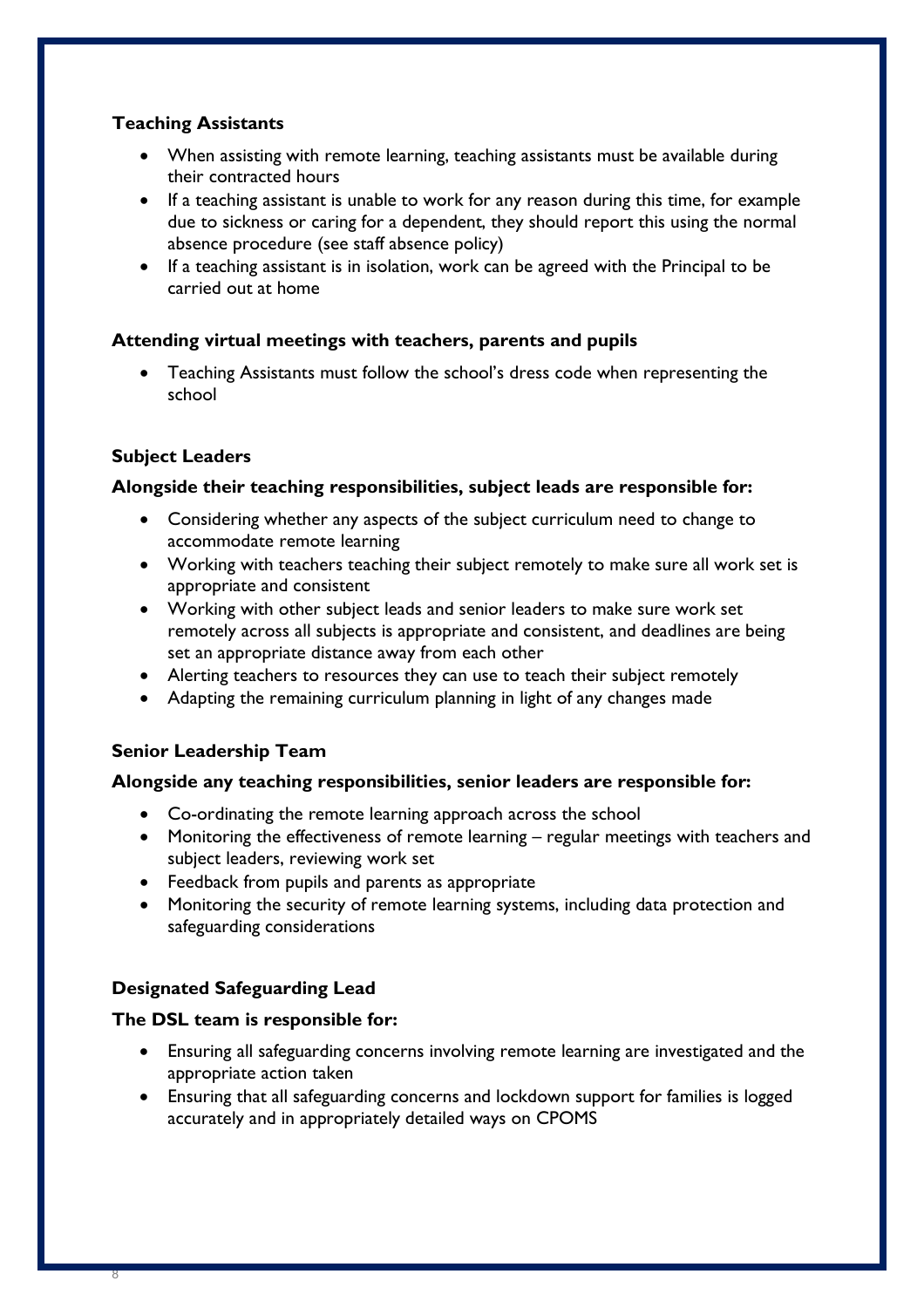## **Home School Liaison Officer (HSLO)**

## **The HSLO is responsible for:**

- Making daily calls to all children with a Social Worker
- Checking daily on the live lesson engagement spreadsheet and call those families daily on the designated vulnerable list who are not engaging with live lessons
- Following up any safeguarding concerns, speaking to parents and liaising with outside agencies such as Social Workers/School Nurses etc where necessary
- Call parents whose vulnerable children were expected in school that day and didn't arrive
- Organise and attend Virtual CAF, CiN and CP meetings as required
- Support parents with benefits and Free School Meals etc
- Updating social media with any relevant resources and information that will support the well being of families
- Weekly phone calls to check in with any children accessing alternative provision at any point during a national lockdown period

## **Remote Learning Lead**

## **The Remote Learning Lead is responsible for:**

- Co-ordinating the school's home learning approach
- Supporting families with accessing virtual platforms such as Microsoft Teams and Class Dojo
- Liaising with class teachers about support needed/support given for families
- Liaising with the Principal/SLT about support needed/support given for families
- Liaising with the HSLO about support needed/support given for families
- Supporting the office team in updating social media with any relevant resources that will support families with accessing online learning

## **School Office Team**

## **The School Office Team are responsible for:**

- Managing and maintaining the register of attendance systems for children in school
- Checking daily the school Live Lesson Attendance Spreadsheet and calling families who have not accessed live lessons. This will be done in line with the priority rating system on the spreadsheet. The office team will, for example, not call vulnerable families-this will be done by the HSLO
- Logging any support given on CPOMS
- Updating social media with any relevant resources that will support families with accessing online learning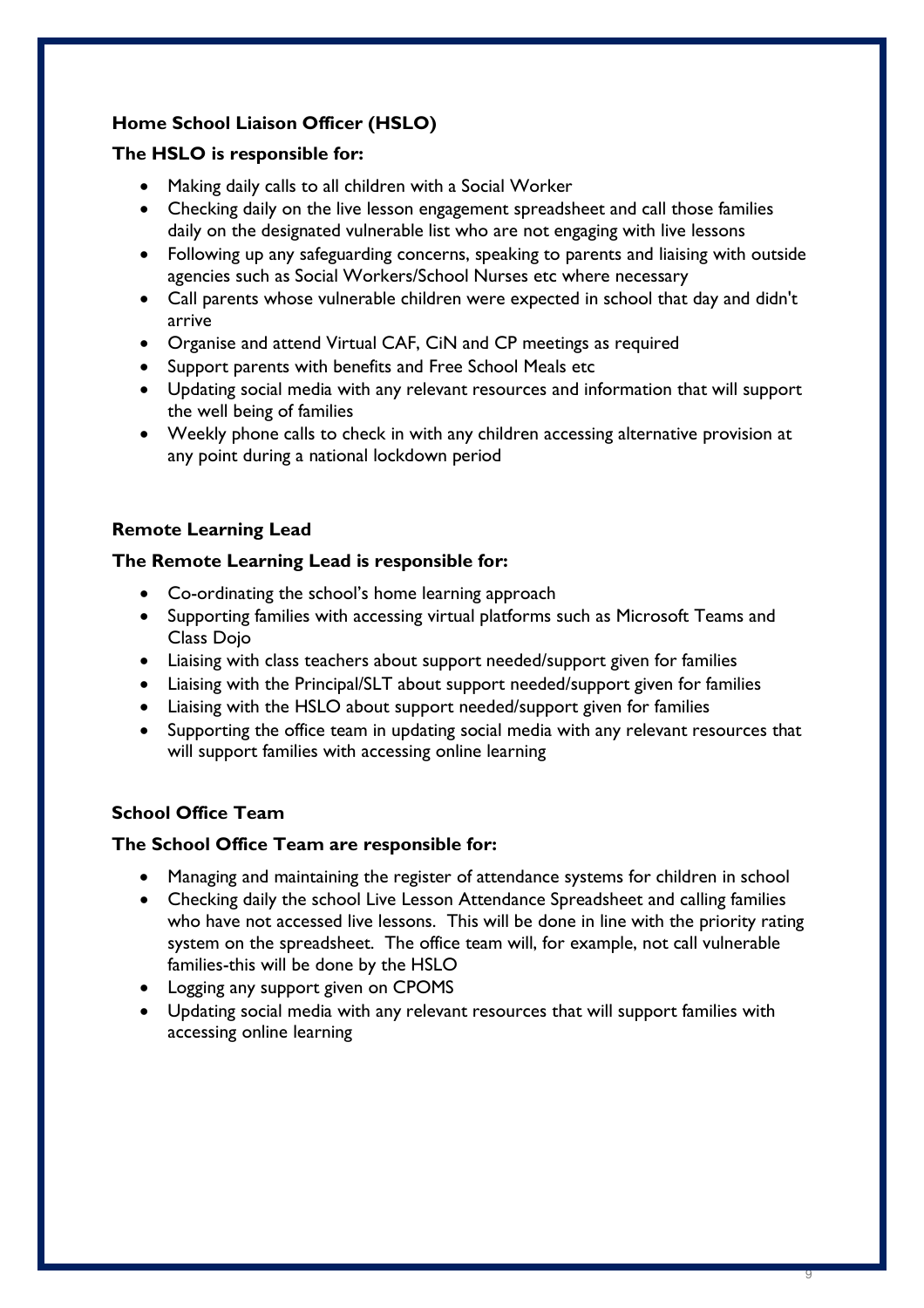## **IT support via IT Services**

#### **IT support are responsible for:**

- Assisting in fixing issues with systems used to set and collect work
- Helping staff and parents with any technical issues they're experiencing
- Assisting in the security of remote learning systems and flagging any data protection breaches to the data protection officer
- Assisting pupils and parents with accessing the internet or devices
- Ensuring that the IT infrastructure *within* the school is functioning effectively to allow teachers in school to deliver live lessons effectively
- Ensuring that the IT infrastructure *within* the school is functioning effectively to allow children in school to access live lessons effectively

#### **Pupils and parents**

#### **Staff can expect pupils learning remotely to:**

- Be contactable during the school day
- Complete work to the deadline set by teachers
- Contact the school if they needed any support. This support should primarily be through the school office
- Alert teachers if they're not able to complete work
- Be dressed appropriately during live lessons. Children are not expected to wear school uniform

#### **Staff can expect parents with children learning remotely to:**

- Make the school aware if their child is sick or otherwise can't complete work
- Seek help from the school if they need it
- Be respectful when making any concerns known to staff

## **Local Governing Committee (LGC)**

#### **The LGC board is responsible for:**

- Monitoring the school's approach to providing remote learning to ensure education remains as high quality as possible
- Ensuring that staff are certain that remote learning systems are appropriately secure, for both data protection and safeguarding reasons

## <span id="page-9-0"></span>**3) Who to contact**

#### **If staff have any questions or concerns about remote learning, they should contact the following individuals:**

- Issues in setting work –the relevant subject lead or SENDCo
- Issues with Class Dojo –Vice Principal
- Issues with behaviour Senior Leadership Team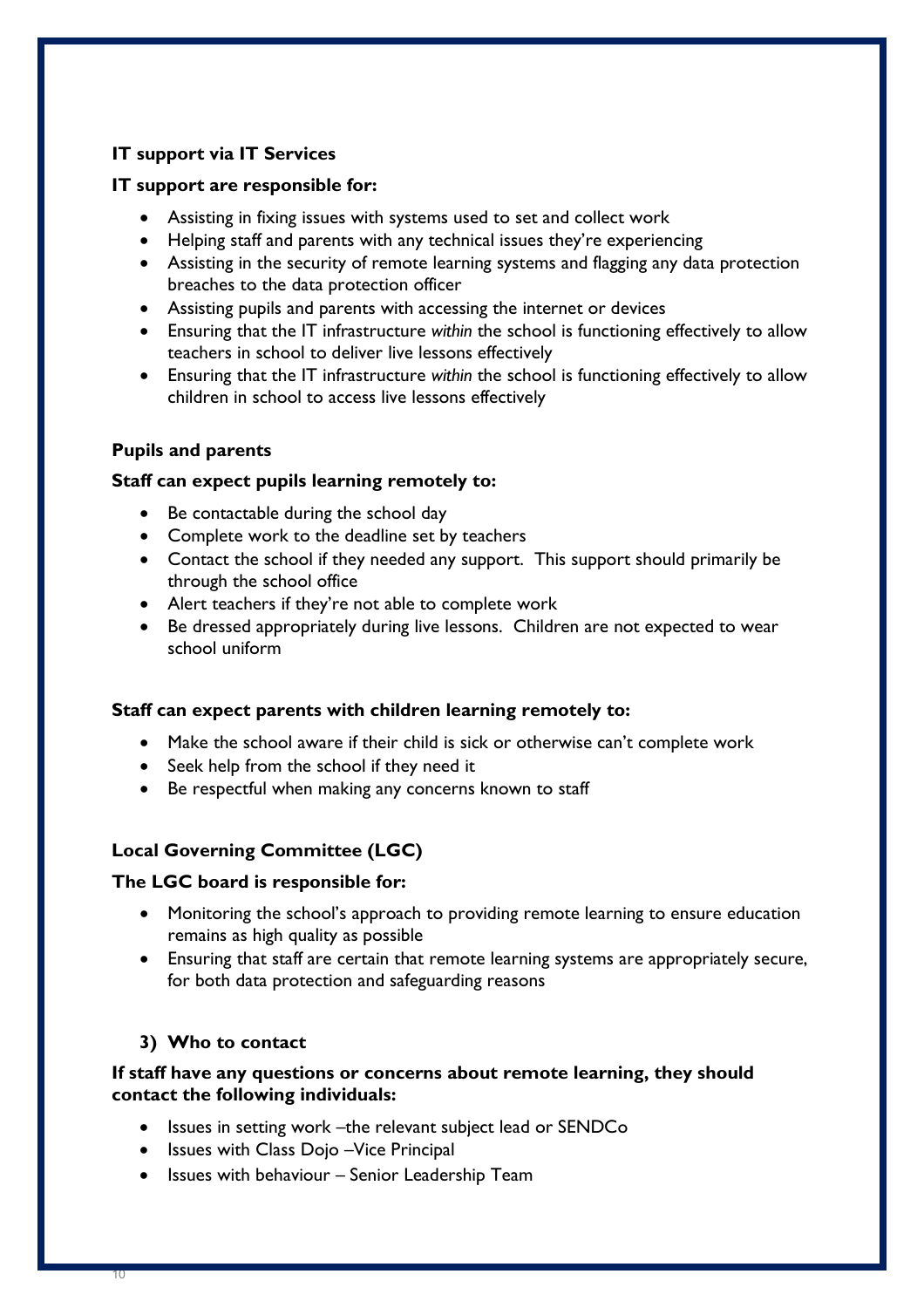- Issues with  $IT e$  email IT, ensuring that SLT are cc into all emails.
- Issues with their own workload or wellbeing contact Mrs Lewis (Principal)
- Concerns about data protection- contact Mrs Sedgwick (PA to Principal/GDPR lead)
- Concerns about safeguarding talk to any member of the DSL team

#### <span id="page-10-0"></span>**4) Data protection**

#### **4.1 Accessing personal data**

When accessing personal data for remote learning purposes, all staff members will:

- Ensure they use a school-based device
- Close down all programmes that contain sensitive information when not in use
- Never leave a laptop unattended

#### **Processing Personal Data, GDPR**

Staff members may need to collect and/or share personal data such as email addresses as part of the remote learning system. As long as this processing is necessary for the school's official functions, individuals won't need to give permission for this to happen.

However, staff are reminded to collect and/or share as little personal data as possible online.

#### **Keeping devices secure**

All staff members will take appropriate steps to ensure their devices remain secure. This includes, but is not limited to:

- Keeping the device password-protected strong passwords are at least 8 characters, with a combination of upper and lower-case letters, numbers and special characters (e.g. asterisk or currency symbol)
- Ensuring the hard drive is encrypted this means if the device is lost or stolen, no one can access the files stored on the hard drive by attaching it to a new device.
- Making sure the device locks if left inactive for a period of time
- Not sharing the device among family or friends
- Not deleting any antivirus and anti-spyware software installed by ITDS
- Liaising with ITDS to keep operating systems up to date always install the latest updates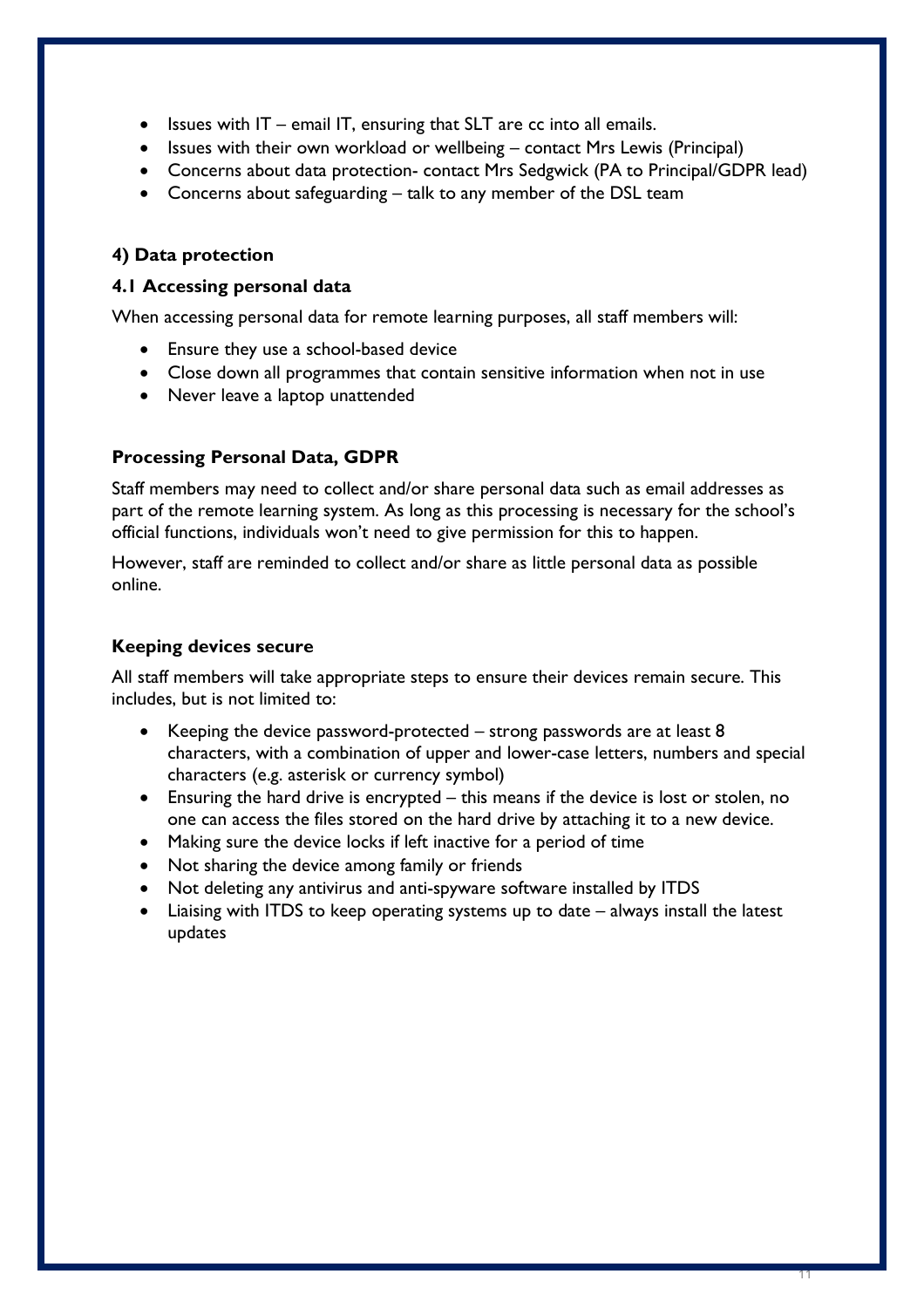## <span id="page-11-0"></span>**5) Safeguarding**

DSLs are acutely aware of the heightened safeguarding needs of our pupils during the pandemic. However, it is a joint staff responsibility to ensure all colleagues remain vigilant to safeguarding at all times. In light of our revised approach to remote learning, staff have been briefed on procedures and protocols to follow if any disclosures or concerns arise whilst children are engaging in learning remotely online.

## **COVID – 19 Addendum (additional information)**

The DfE has published updated guidance on the full return to schools from September 2020 and can be accessed at[:https://www.gov.uk/government/publications/actions-for-schools](https://www.gov.uk/government/publications/actions-for-schools-during-the-coronavirus-outbreak/guidance-for-full-opening-schools#contents)[during-the-coronavirus-outbreak/guidance-for-full-opening-schools#contents](https://www.gov.uk/government/publications/actions-for-schools-during-the-coronavirus-outbreak/guidance-for-full-opening-schools#contents)

This guidance outlines that as schools return to full operation, the following needs to be considered in relation to the safeguarding of pupils:

School leaders should provide more time to safeguarding leads and deputies to help support staff and pupils;

It is anticipated that during lockdown there may have been unseen and unknown safeguarding issues, and resources maybe required to meet any additional demand;

Communication with school nurses and public health officials should be robust to allow rapid and effective information sharing, response and support.

## <span id="page-11-1"></span>**6) Monitoring arrangements**

This policy will be reviewed on a three monthly basis by the Principal and SLT. Following every review, it will be approved by Chair of the LGC

## <span id="page-11-2"></span>**7) Links with other policies**

#### **This policy is linked to our:**

- Behaviour policy
- Child protection policy and coronavirus addendum to our child protection policy
- Data protection policy and privacy notices
- Home-school agreement
- ICT and internet acceptable use policy
- Online safety policy

## **8) Devices**

If a child is having difficulty accessing their remote learning, school will endeavour to provide them with a suitable device if one is not available to them at home.

## **9) Paper Copies**

In certain circumstances paper copies will be provided for children. This will be taken on a case by case basis and reviewed regularly.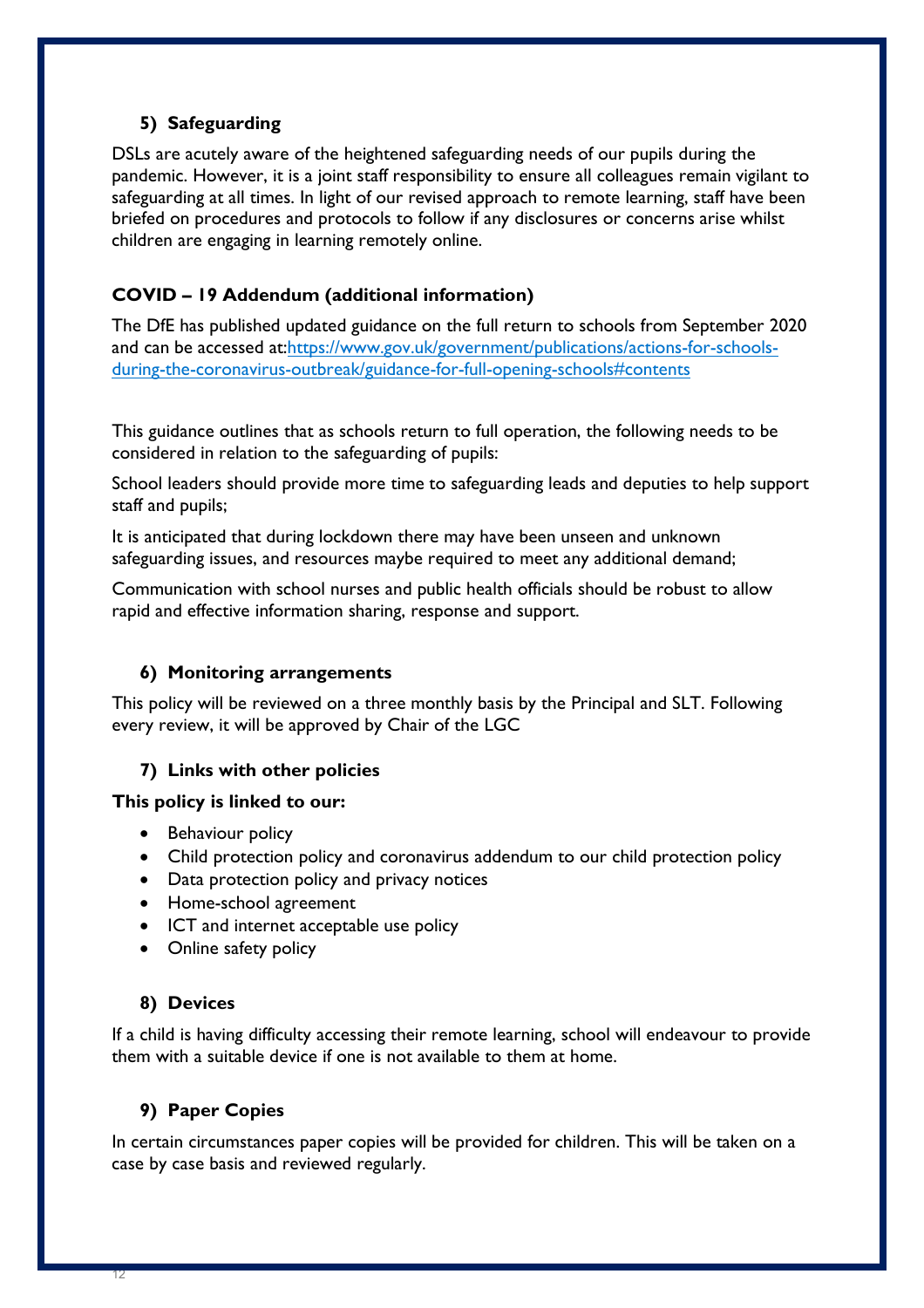#### 10) **Additional Learning Experiences**

Throughout any period of national lockdown, the school is fully committed to providing a broad and balanced curriculum to all children, even if they are not physically in school. To ensure that this happens the school will do the following:

- Weekly live music lessons provided by My Navekar from Bolton Music Service
- Weekly brass videos will be uploaded to the class story on Class Dojo-provided by Mr Greenland from Bolton Music Service
- In school sports coaching will continue twice a week for any children attending school during a period of national lockdown provided by UK Sports
- PE lessons videos will be uploaded each week to the class story on Class Dojo. These will be provided by UK Sports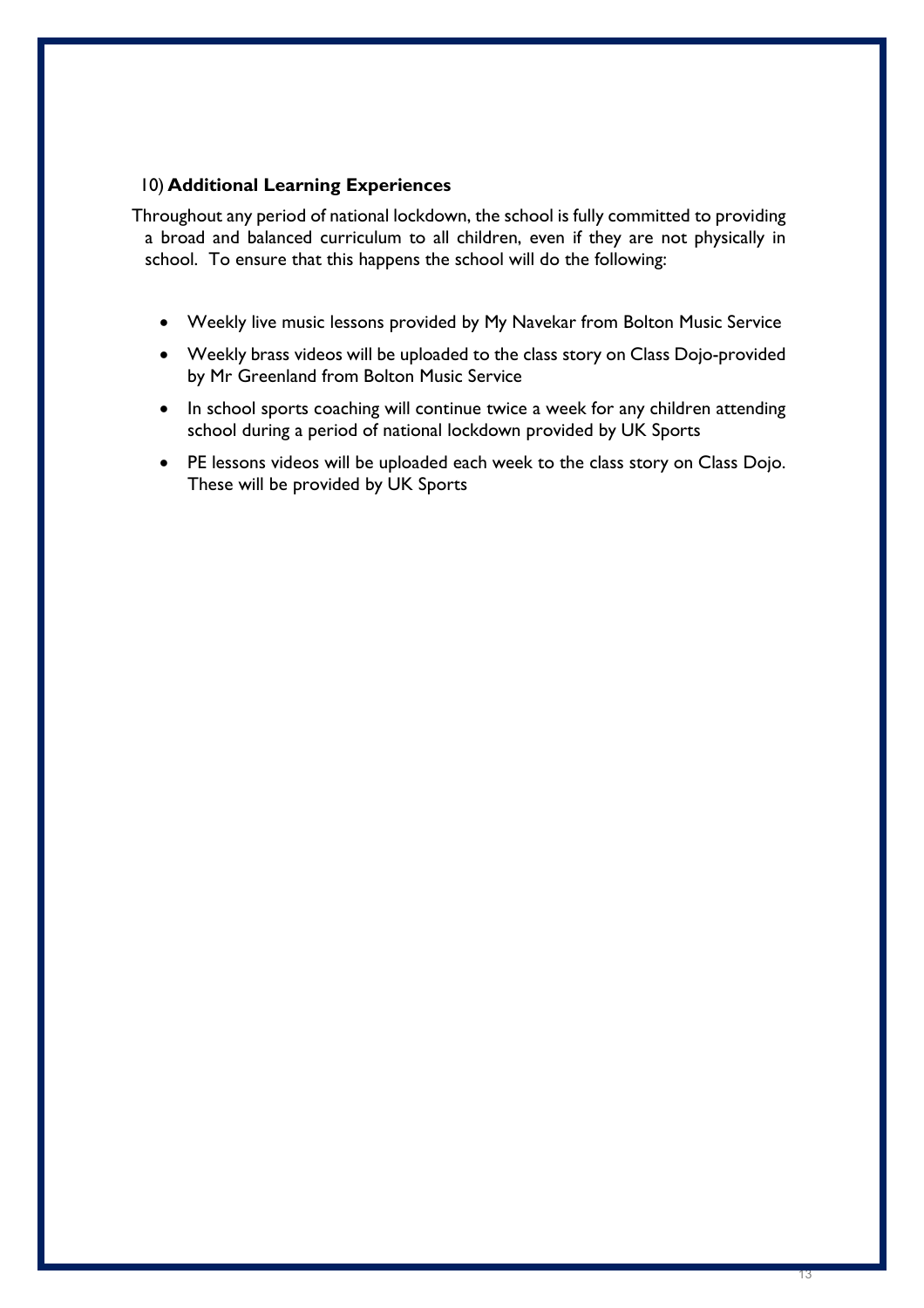## **11)Frequently Asked Questions**

#### **What should my child expect from immediate remote education in the first day or two of pupils being sent home?**

- A pupil's first day or two of being educated remotely might look different from our standard approach, while we take all necessary actions to prepare for a longer period of remote teaching
- In the first day or two of home learning for whatever reason, most of the learning activities will probably be either hard copy work packs sent home or direction to DfE approved online providers such as Oak National Academy, BBC Bitesize or White Rose Maths
- Communication around these will be on each class specific Dojo page.
- If needed, paper home learning packs will be delivered and logins for online learning will be provided
- If you are struggling with account information for online learning platforms, please contact the school office

#### **Following the first few days of remote education, will my child be taught broadly the same curriculum as they would if they were in school?**

- We teach broadly the same curriculum remotely as we do in school wherever possible and appropriate. However, we have needed to make some adaptations in some subjects. For example;
- o English may be based on short extracts or stories rather than a longer novel or book
- o PE via online resources or pre-recorded sessions which will focus on keeping fit and active rather than for teaching specific skills
- Science, Art, RE, History and Geography have been adapted to make best of the National Oak Academy and other resources
- o It might be necessary to change a topic for some subjects if the topic doesn't lend itself to home learning

#### **Remote teaching and study time each day**

**How long can I expect work set by the school to take my child each day?**

- We expect that remote education, which includes remote teaching **and** independent work will take pupils broadly 3 hours in EYFS/KS1 and 4 hours in KS2
- Activities will be timetabled to last between 9:00 am-3:00 pm, but other than live lessons can be accessed at any time during the day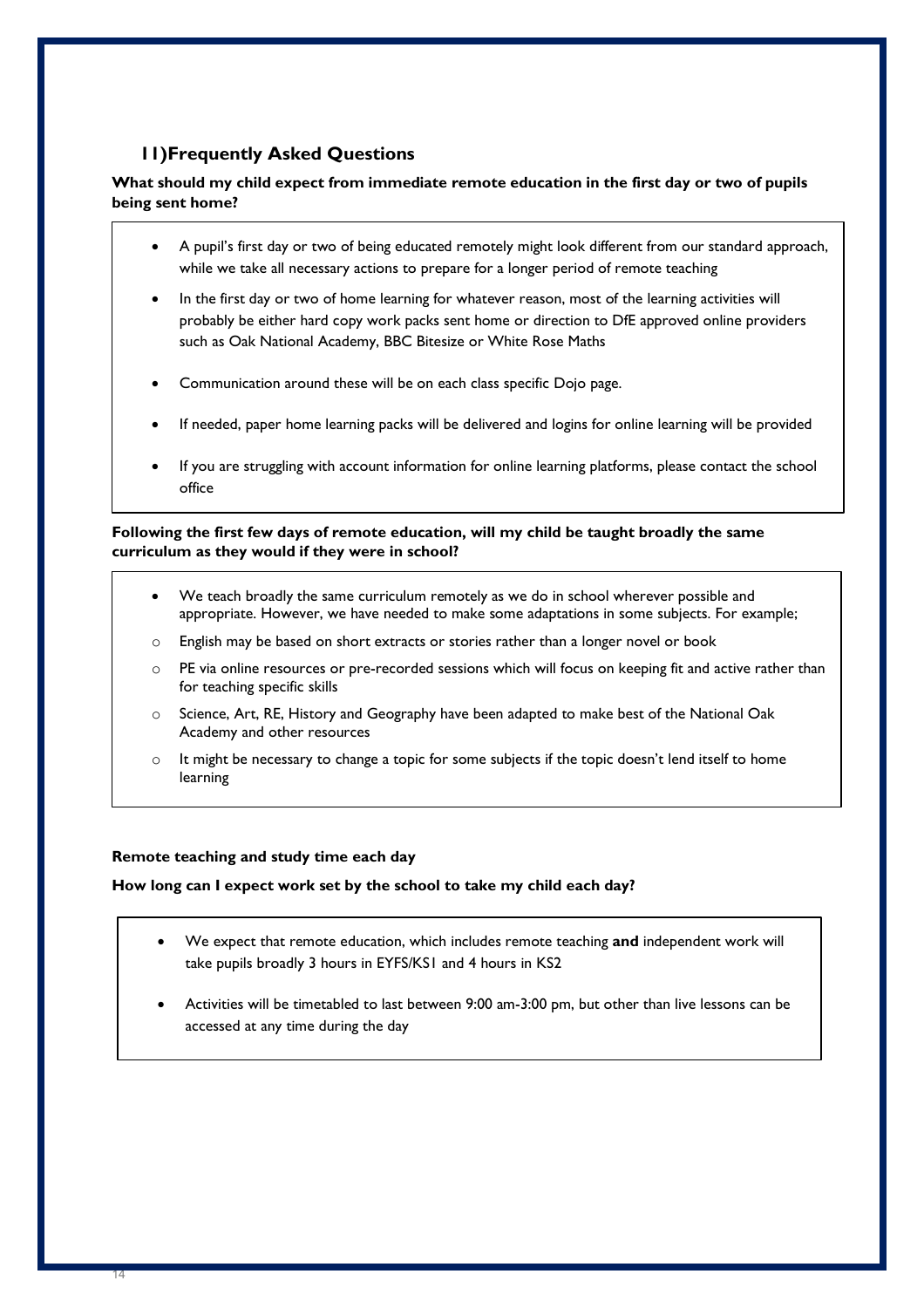#### **Accessing remote education**

#### **How will my child access any online remote education you are providing?**

- Live Lessons will be delivered through Microsoft Teams or pre recorded videos via Dojo
- Lesson follow up activities will be set on your child's Class Dojo Portfolio
- Lessons and follow up work will be set using online platforms such as Century and the National Oak Academy
- There will be additional links to DfE approved resources such as BBC Bitesize and The National Oak Academy

#### **If my child does not have digital or online access at home, how will you support them to access remote education?**

We recognise that some pupils may not have suitable online access at home. We take the following approaches to support those pupils to access remote education:

- We have a limited number of devices available if parents have no laptop or device to support home learning. Please contact school to discuss whether this is a possibility
- If internet access is a problem for you, please contact the school office and we will endeavour to help
- At the start of a wider period of national lockdown, the school will send, via text, a technology survey to all families. It is vital that this is answered within the time period set out by the school

#### **How will my child be taught remotely?**

We use a combination of the following approaches to teach pupils remotely:

We use a combination of the following approaches to teach pupils remotely:

- Live Lesson delivered through Microsoft Teams
- The National Oak Academy pre recorded lessons
- Follow up lesson work provided through your child's Class Dojo Portfolio
- recorded teaching by DfE approved providers e.g. Oak National Academy lessons
- printed paper packs produced by teachers (e.g. workbooks, worksheets)
- commercially available websites supporting the teaching of specific subjects or areas, including video clips or sequences eg Literacy Shed, BBC Bitesize, TT Rock Stars, White Rose,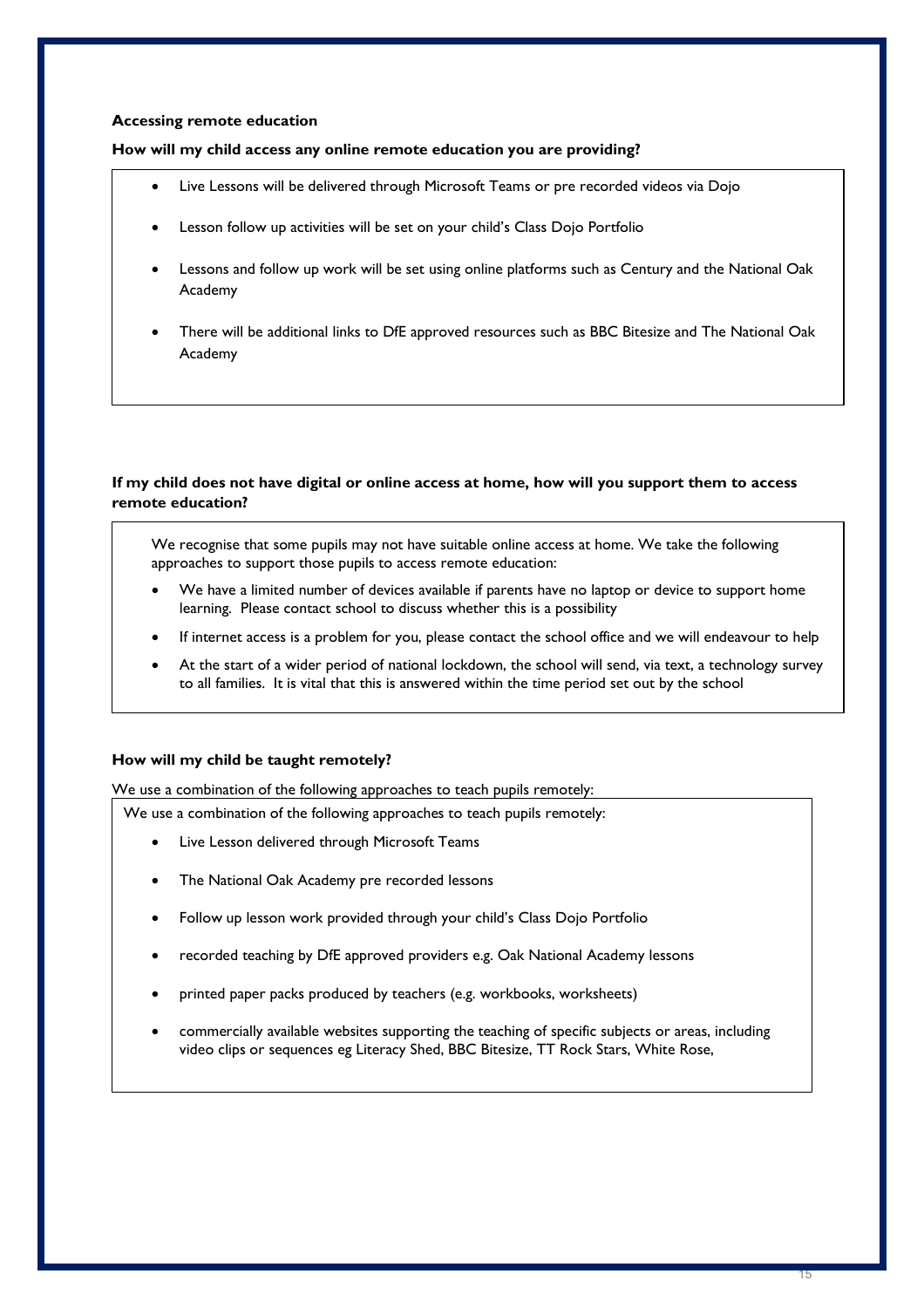#### **Engagement**

#### **What are your expectations for my child's engagement and the support that we as parents and carers should provide at home?**

- School's expectations for pupils' engagement with remote education that your child engages daily with live lessons and the follow up work. This does not have to be in one long session and can be spread across the day or even across the week
- We fully appreciate the difficulty of adults having to do their own work at home while supporting home learning for their children. We aim to make as much material as possible available on demand. School staff, particularly the class teacher are available to discuss any issues you may have and we will do our best to accommodate your needs.
- Class teachers will set out a suggested timetable to help you plan and structure the day however this is flexible depending on your personal circumstances

#### **How will you check whether my child is engaging with their work and how will I be informed if there are concerns?**

- School will check children's engagement with remote education daily. This will be through work posted into the child's portfolio on class Dojo and by monitoring participation in live lessons
- If engagement is a concern parents or carers will be contacted by a member of class staff. If the concern remains a member of SLT or the Home School Liaison Officer will contact the family. If it is not possible to reach the family by phone then a home visit may be made.

#### **How will you assess my child's work and progress?**

Feedback can take many forms and may not always mean extensive written comments for individual children. For example, whole-class feedback or quizzes marked automatically via digital platforms are also valid and effective methods, amongst many others. Our approach to feeding back on pupil work is as follows:

- Pupils might receive written feedback on work as it is received via Dojo
- Class teachers will aim to respond as promptly as possible within their working day to any queries raised by yourself. These should in the first instance be made through the school office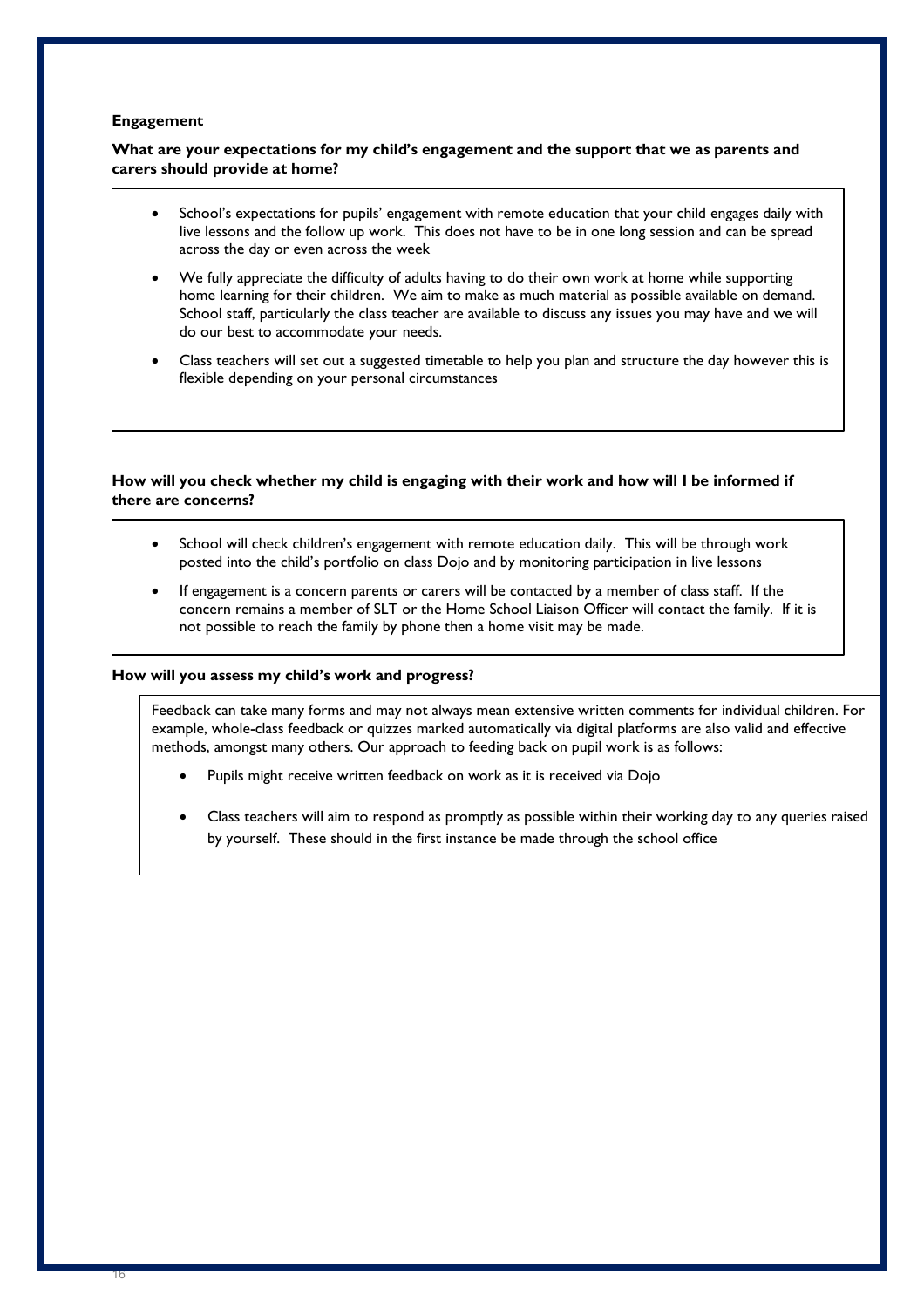#### **Additional support for pupils with particular needs**

#### **How will you work with me to help my child who needs additional support from adults at home to access remote education?**

We recognise that some pupils, for example some pupils with special educational needs and disabilities (SEND), may not be able to access remote education without support from adults at home. We acknowledge the difficulties this may place on families, and we will work with parents and carers to support those pupils in the following ways:

- Children may, if appropriate, be directed to join in the learning activities of other classes
- On-going interventions from external providers eg Speech or Occupational Therapy plans may, where possiblebe shared with home by those therapists and this work can continue at home
- Support from the SENDCo / SLT, as and when needed via phone
- Oak National Academy Specialist content for pupils with SEND covers communication and language, numeracy, creative arts, independent living, occupational, physical and speech and language therapy
- Lessons will be made as accessible as possible and where lessons are practical they will be with easily accessible home resources

#### **Remote education for self-isolating pupils**

Where individual pupils need to self-isolate but the majority of their peer group remains in school, how remote education is provided will likely differ from the approach for whole groups. This is due to the challenges of teaching pupils both at home and in school.

#### **If my child is not in school because they are self-isolating, how will their remote education differ from the approaches described above?**

- Where possible and appropriate, you will be provided with access to lessons taking place in school through Microsoft Teams
- Where possible children will be directed to DfE approved programmes eg Oak Academy which are in line with the curriculum being taught in school
- Parents can contact the class teacher via the school office as required, however please understand that the class teacher will have a full, in class teaching commitment and may not be able to respond until later in the day